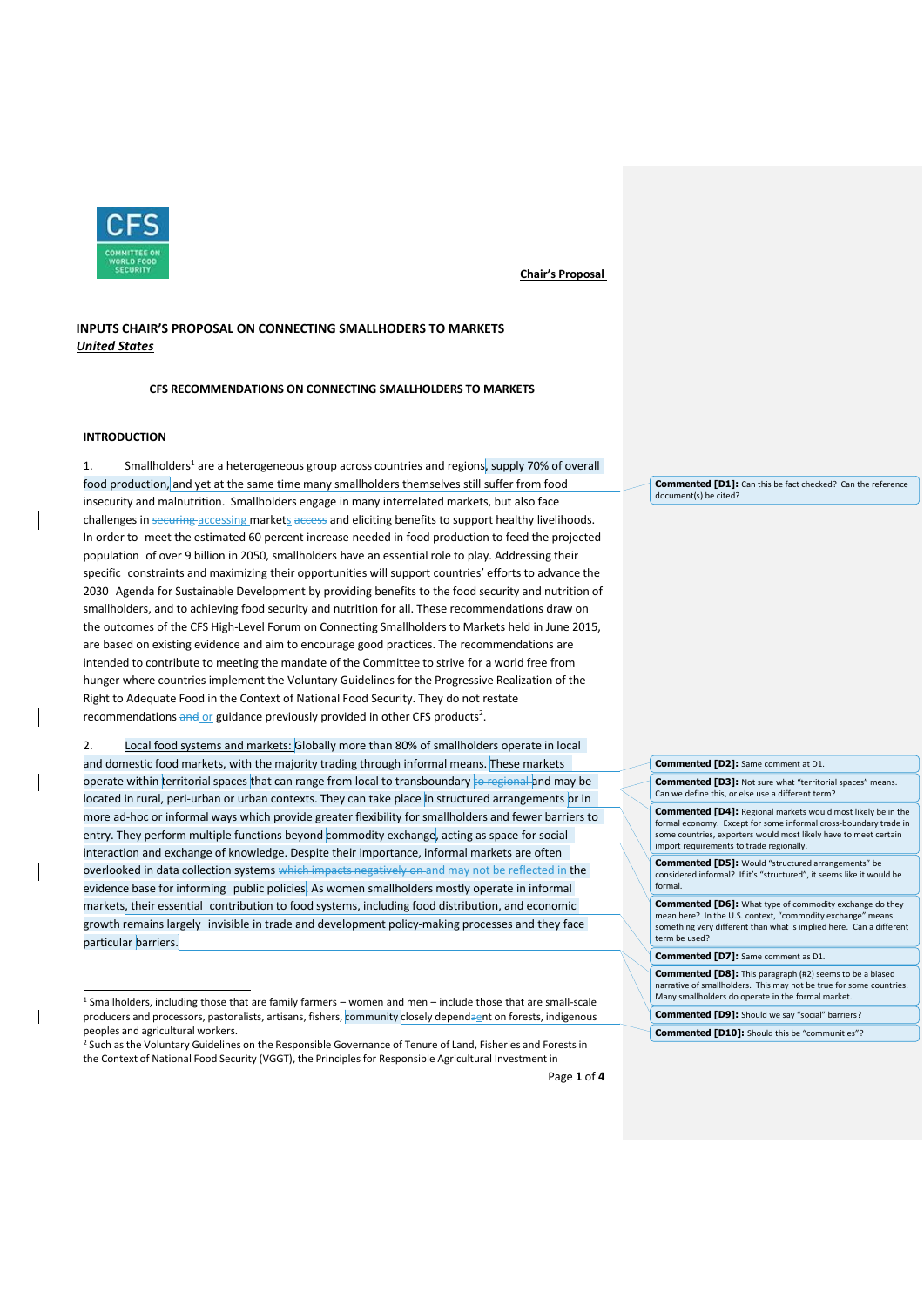

Agriculture and Food Systems(RAI), the Framework for Action for Food Security and Nutrition in Protracted Crises and the HLPE Report and the resulting agreed policy recommendations on Investing in Smallholder Agriculture for Food Security and Nutrition.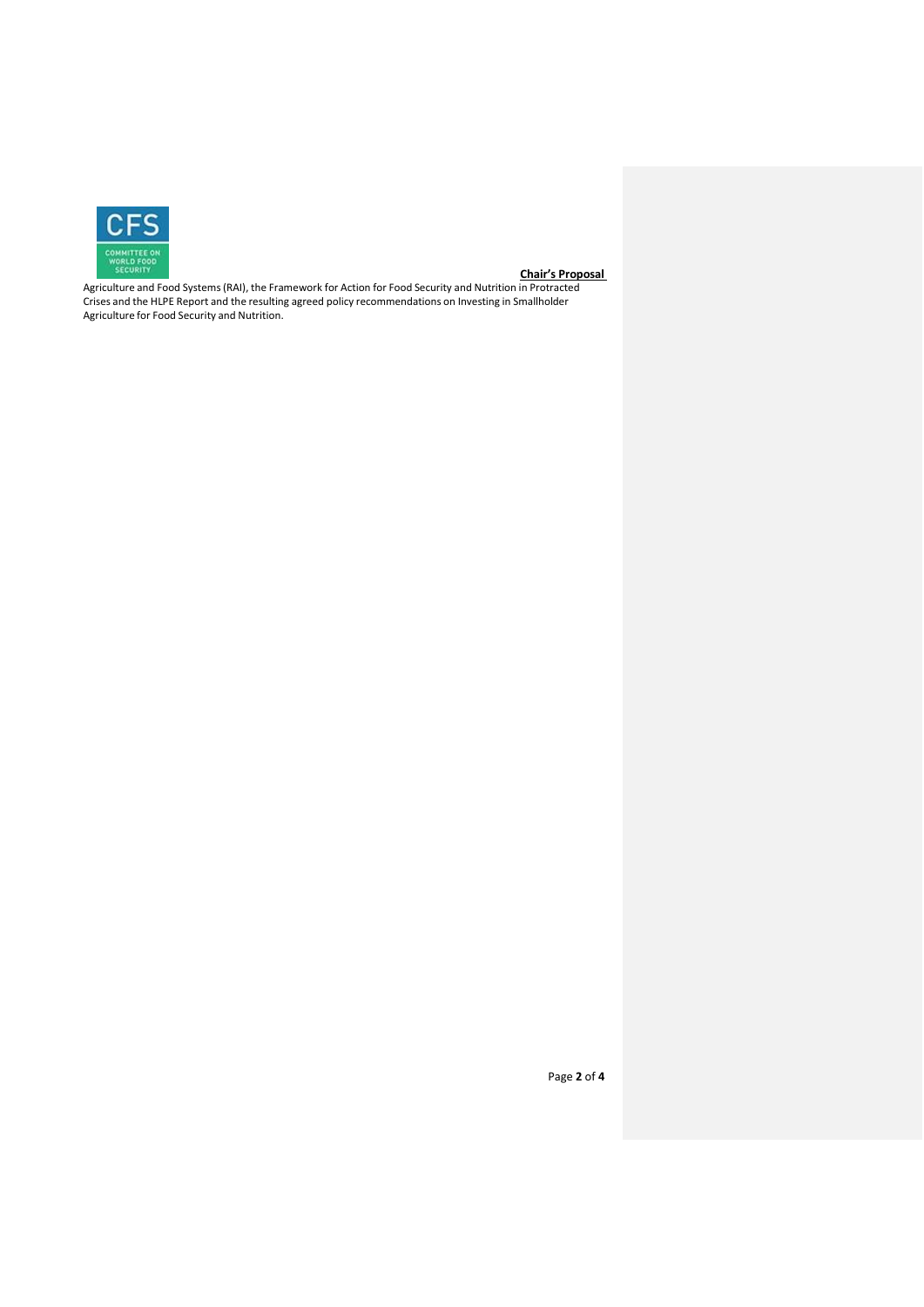

3. International markets: In addition to informal and local markets, many smallholders are engaged in export markets which present particular opportunities and challenges for them. They can provide the potential for higher value and engagement with corporate buyers who can facilitate access to financial resources, capacity building and training for smallholders as part of their investment along the value chain. Conversely, smallholders may also face challenges in meeting export market food safety or sustainability standards and may be vulnerable to disadvantageous contracts or conditions from international off-takers. Women smallholders may be even more vulnerab $\frac{1}{2}$   $\frac{1}{2}$  and face additional constraints as a result of lower access to productive resources and/or inclusion in decision-making.

4. Nutrition: Smallholder households are can be both buyers and suppliers of food and are vulnerable to malnutrition due to a variety of reasons. These include limited income, partial reliance on own production which may not include a diverse range of foods, limited time available for adequate caring and feeding practices, and limited access to rural public goods, including health and educational services. Smallholders can play an important role in maintaining the connection between consumers and the source of food production. When market access is not matched with appropriate pre and post-harvest handling, storage and transportation facilities, there may be food loss and quality issues that, together with lack of information and knowledge about standards, good practices and food safety, may affect the nutritional quality of food.

5. Institutional procurement: Institutional procurement programmes can link producers to structured demand for agricultural products which can help smallholders to plan production and provide a more predictable income, including for those in vulnerable situations due to conflict. But to be effective and avoid distorting effects, they need to be well-targeted, properly coordinated, have transparent procedures and consider the need for graduation strategies. Lack of predictable demand and payment, or complexity and rigidity in procedures can create barriers challenges for smallholders who may find it difficult to meet institutional buyers' requirements.

6. Smallholders in transition: The economic, social, environmental and political landscape in which most smallholders are operating is changing faster than ever before. Climate change, demographic pressures and changes, urbanization, the increase in the prevalence of conflicts and internally displaced people and refugees, higher incomes and changing diets, the growth of cities in rural areas and larger market towns present both challenges and opportunities for smallholders. These changes may provide opportunities to access new or higher value markets and income diversification, but may also present significant challenges in terms of access to and sustainable use of land and other natural resources.

## **RECOMMENDATIONS**

7. The following recommendations aim to address the key challenges and opportunities for improving smallholder access to markets outlined above. They are primarily addressed to governments but many of the recommended actions can be undertaken and advocated by other stakeholders.

Page **3** of **4**

**Commented [D11]:** There are no officially recognized food sustainability standards (although there may be private voluntary standards).

**Commented [D12]:** What are "off-takers"? Define or use a different term.

**Commented [D13]:** What does this sentence have to do with international markets? Maybe take out or move to another section.

**Commented [D14]:** This sentence is not directly related to nutrition.

**Commented [D15]:** Perhaps this sentence can be re-written to explain exactly how such things as post-harvest handling can affect nutritional quality.

**Commented [D16]:** Structured demand needs to be defined.

**Commented [D17]:** This may need further explanation. If smallholders are in a conflict situation, they may not be able to produce food or may not produce as much as in a normal situation.

**Commented [D18]:** Please delete.

**Commented [D19]:** Isn't growth good for demand? It's not clear in these sentences which of these are challenges and which are opportunities.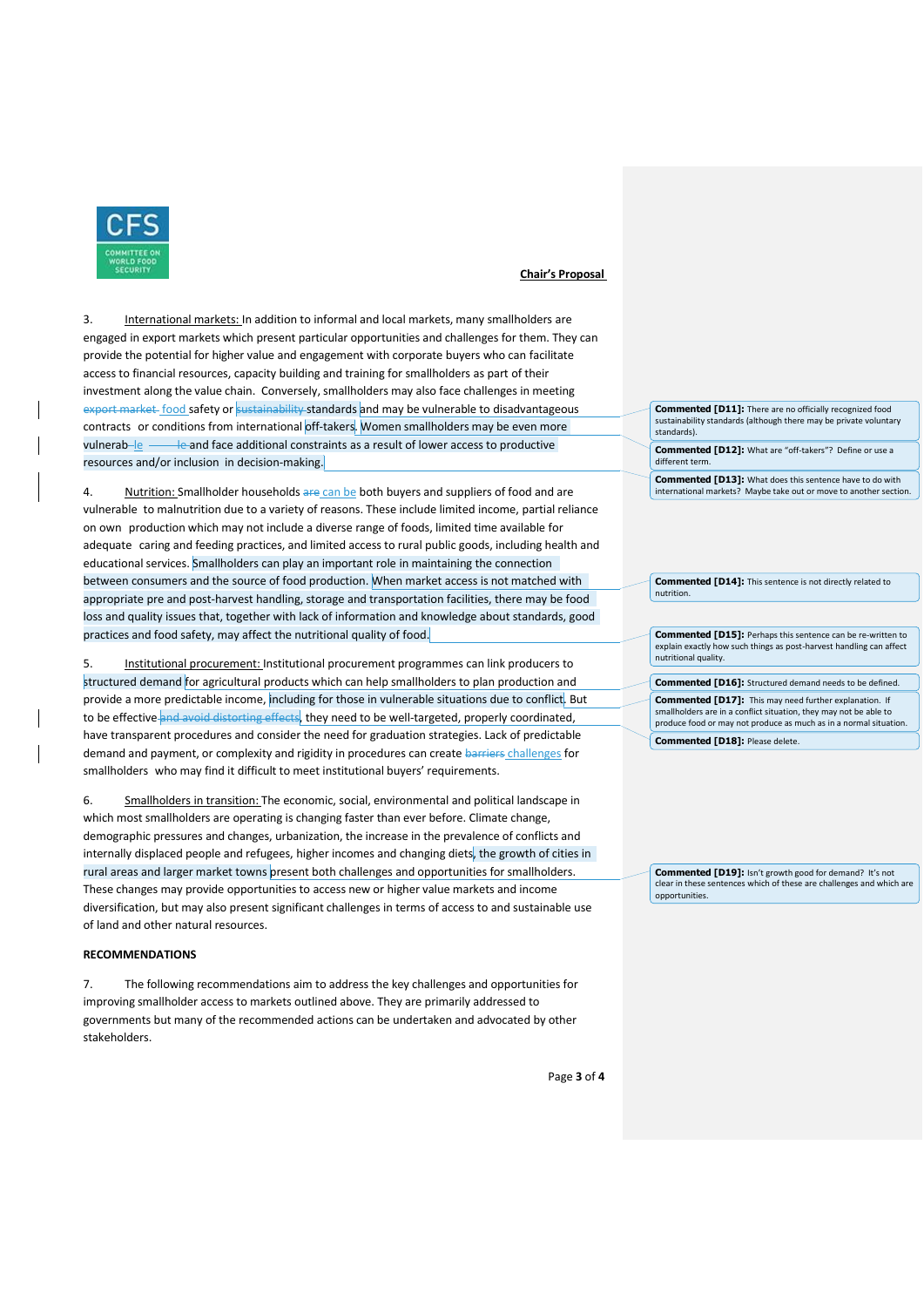

### Promote information and functioning of relevant markets and improve linkages by:

- i. Collecting comprehensive data on local, domestic and informal both rural and urban markets linked to territories to improve the evidence base for policies, including sexgenderdisaggregated data. FAO's Smallholders Dataportrait is one example that could be built on;
- ii. Encouraging transparent pricing of agricultural products and giving smallholders access to timely and affordable market information to enable them to make informed decisions on what, when and where to sell;
- iii. **Identifying opportunities for smallholders to rely on regular and stable demand for** agricultural products and for consumers to access locally produced food, including during crises and conflicts;
- iv. Improving procurement procedures through the promotion of off-take agreements with adapted modalities, which include simplified language, waiving of performance bonds, fast, regular and advance payments and manageable quantities and timeframes;
- v. Improving processing and storage facilities and their availability and accessibility across rural and urban areas to enhance quality, nutritional value and food safety, and reduce seasonality of food insecurity and post-harvest losses;
- vi. Encouraging partnerships that empower smallholders along the entire value chain, and provide an equitablestakeholder role in their negotiation, design and implementation;
- vii. Promoting inclusive participation in local food systems by encouraging local authorities engagement with all interested actors, including consumers and producers;
- viii. Recognizing smallholders' key roles in providing and maintaining environmental resources in order to identify the true cost of food produced;
- ix.viii. Promoting integrated and balanced approaches between policies dealing with smallholders' access to markets and broader national strategies, such as those on local economic development and rural-urban planning;
- \*ix. Promoting products with specific quality characteristics which help local populations to preserve traditional improve food systems and improve diets;

Build smallholders capacity to engage in all markets, taking into consideration gender and agespecific capacity needs, by:

- **xi.x.** Supporting smallholder-sensitive finance and smallholder-targeted infrastructure, such as small-scale centers for processing and packaging, and market places for direct sales;
- **xii.xi.** Empowering smallholders, especially women and young smallholders, by strengthening their access to and control over productive assets and resources, income and employment opportunities, and by facilitating the provision of extension, financial, and business development services;
- **xiii.**xii. Facilitating production diversification to increase resilience to climate, natural disasters and price shocks, to enable more diverse food consumption and reduce seasonal food and income fluctuations;

**Commented [D20]:** What does "linked to territories" mean? This needs to be explained, or a different term used.

**Commented [D21]:** add "and making this information available to smallholders"

**Commented [D22]:** This implies there is no access currently to locally produced food, which is most likely not the case.

**Commented [D23]:** If there are real crises or conflicts, smallholders may not be able to produce a regular supply of food. How would this work?

**Commented [D24]:** Our suggestion is "Simplifying".

**Commented [D25]:** What is an off-take agreement? Define or use other term.

**Commented [D26]:** Negotiation implies that the partners are not in agreement. Best to take out.

**Commented [D27]:** The "true cost of food" is outside the scope of this paper, and we recommend the bullet be deleted.

**Commented [D28]:** What does "specific quality characteristics" mean? This could be problematic depending on the meaning. **Commented [D29]:** Traditional food systems may not necessarily be better or more nutritional.

Page **4** of **4**